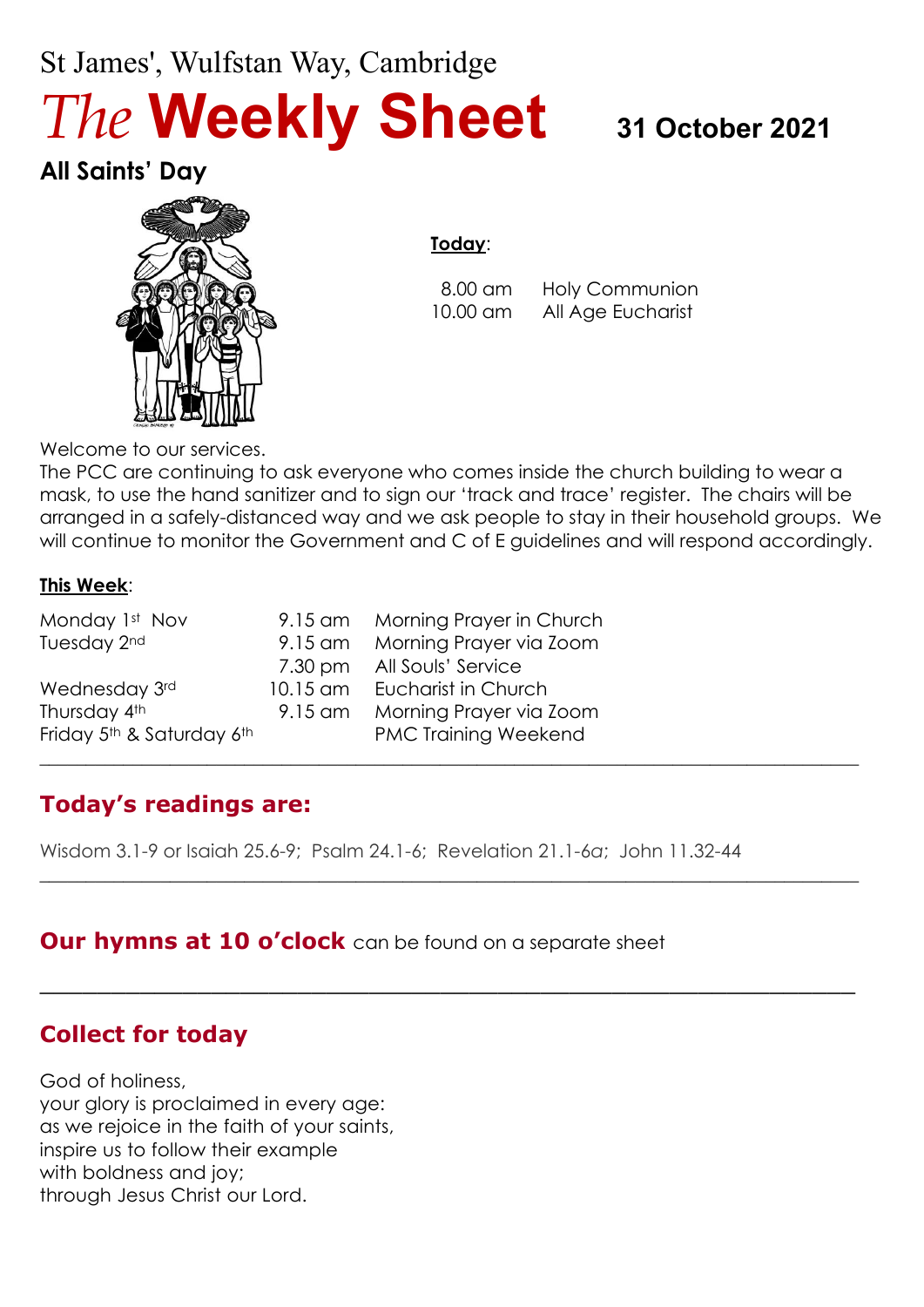# **Dates for your Diary**

Wednesday 3 November 7.30 pm Church Development Project Steering Team Mtg (via Zoom) Thursday 18 November 7.30 pm PCC Meeting Saturday 20 November 2.00 pm PCC Away 'Afternoon'

 $\_$  , and the set of the set of the set of the set of the set of the set of the set of the set of the set of the set of the set of the set of the set of the set of the set of the set of the set of the set of the set of th

# **Wisdom 3.1-9 or Isaiah 25.6-9**

#### **Wisdom 3.1-9**

#### **The Destiny of the Righteous**

But the souls of the righteous are in the hand of God, and no torment will ever touch them. In the eyes of the foolish they seemed to have died, and their departure was thought to be a disaster, and their going from us to be their destruction; but they are at peace. For though in the sight of others they were punished, their hope is full of immortality. Having been disciplined a little, they will receive great good, because God tested them and found them worthy of himself; like gold in the furnace he tried them, and like a sacrificial burnt-offering he accepted them. In the time of their visitation they will shine forth, and will run like sparks through the stubble. They will govern nations and rule over peoples, and the Lord will reign over them for ever. Those who trust in him will understand truth, and the faithful will abide with him in love, because grace and mercy are upon his holy ones, and he watches over his elect.

#### **Isaiah 25.6-9**

On this mountain the LORD of hosts will make for all peoples

a feast of rich food, a feast of well-matured wines,

of rich food filled with marrow, of well-matured wines strained clear.

And he will destroy on this mountain

the shroud that is cast over all peoples,

the sheet that is spread over all nations;

he will swallow up death for ever.

Then the Lord GOD will wipe away the tears from all faces,

 and the disgrace of his people he will take away from all the earth, for the LORD has spoken.

It will be said on that day,

Lo, this is our God; we have waited for him, so that he might save us.

 $\_$  , and the set of the set of the set of the set of the set of the set of the set of the set of the set of the set of the set of the set of the set of the set of the set of the set of the set of the set of the set of th

This is the LORD for whom we have waited;

let us be glad and rejoice in his salvation.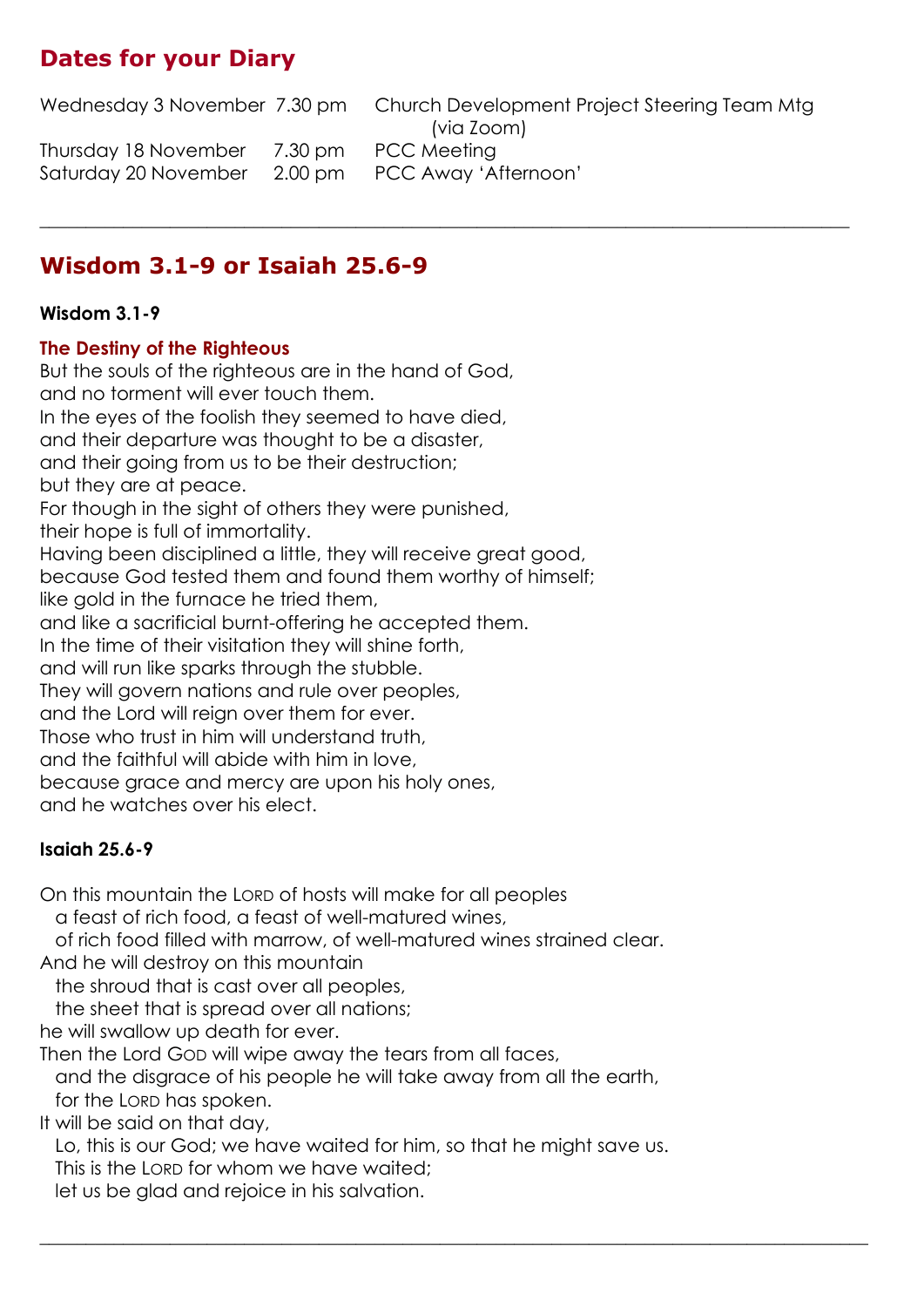# **Psalm 24.1-6**

The earth is the Lord's and / all that / fills it, the compass of the world and / all who / dwell there/in. For he has founded it up/on the / seas and set it firm upon the / rivers / of the / deep. 'Who shall ascend the / hill of the / Lord, or who can rise / up in his / holy / place?' 'Those who have clean hands and a / pure / heart, who have not lifted up their soul to an idol, nor / sworn an / oath to a / lie; 'They shall receive a / blessing from the / Lord, a just reward from the / God of / their sal/vation'. Such is the company of / those who / seek him, of those who seek your / face, O / God of / Jacob.

# **Revelation 21.1-6***a*

#### **The New Heaven and the New Earth**

Then I saw a new heaven and a new earth; for the first heaven and the first earth had passed away, and the sea was no more. And I saw the holy city, the new Jerusalem, coming down out of heaven from God, prepared as a bride adorned for her husband. And I heard a loud voice from the throne saying, 'See, the home of God is among mortals.

\_\_\_\_\_\_\_\_\_\_\_\_\_\_\_\_\_\_\_\_\_\_\_\_\_\_\_\_\_\_\_\_\_\_\_\_\_\_\_\_\_\_\_\_\_\_\_\_\_\_\_\_\_\_\_\_\_\_\_\_\_\_\_\_\_\_\_\_\_\_\_\_\_\_\_\_\_\_\_\_\_\_\_\_\_\_

He will dwell with them;

they will be his peoples,

and God himself will be with them;

he will wipe every tear from their eyes.

Death will be no more;

mourning and crying and pain will be no more,

for the first things have passed away.'

And the one who was seated on the throne said, 'See, I am making all things new.' Also he said, 'Write this, for these words are trustworthy and true.' Then he said to me, 'It is done! I am the Alpha and the Omega, the beginning and the end. To the thirsty I will give water as a gift from the spring of the water of life.

\_\_\_\_\_\_\_\_\_\_\_\_\_\_\_\_\_\_\_\_\_\_\_\_\_\_\_\_\_\_\_\_\_\_\_\_\_\_\_\_\_\_\_\_\_\_\_\_\_\_\_\_\_\_\_\_\_\_

### **John 11.32-44**.

When Mary came where Jesus was and saw him, she knelt at his feet and said to him, 'Lord, if you had been here, my brother would not have died.' When Jesus saw her weeping, and the Jews who came with her also weeping, he was greatly disturbed in spirit and deeply moved. He said, 'Where have you laid him?' They said to him, 'Lord, come and see.' Jesus began to weep. So the Jews said, 'See how he loved him!' But some of them said, 'Could not he who opened the eyes of the blind man have kept this man from dying?'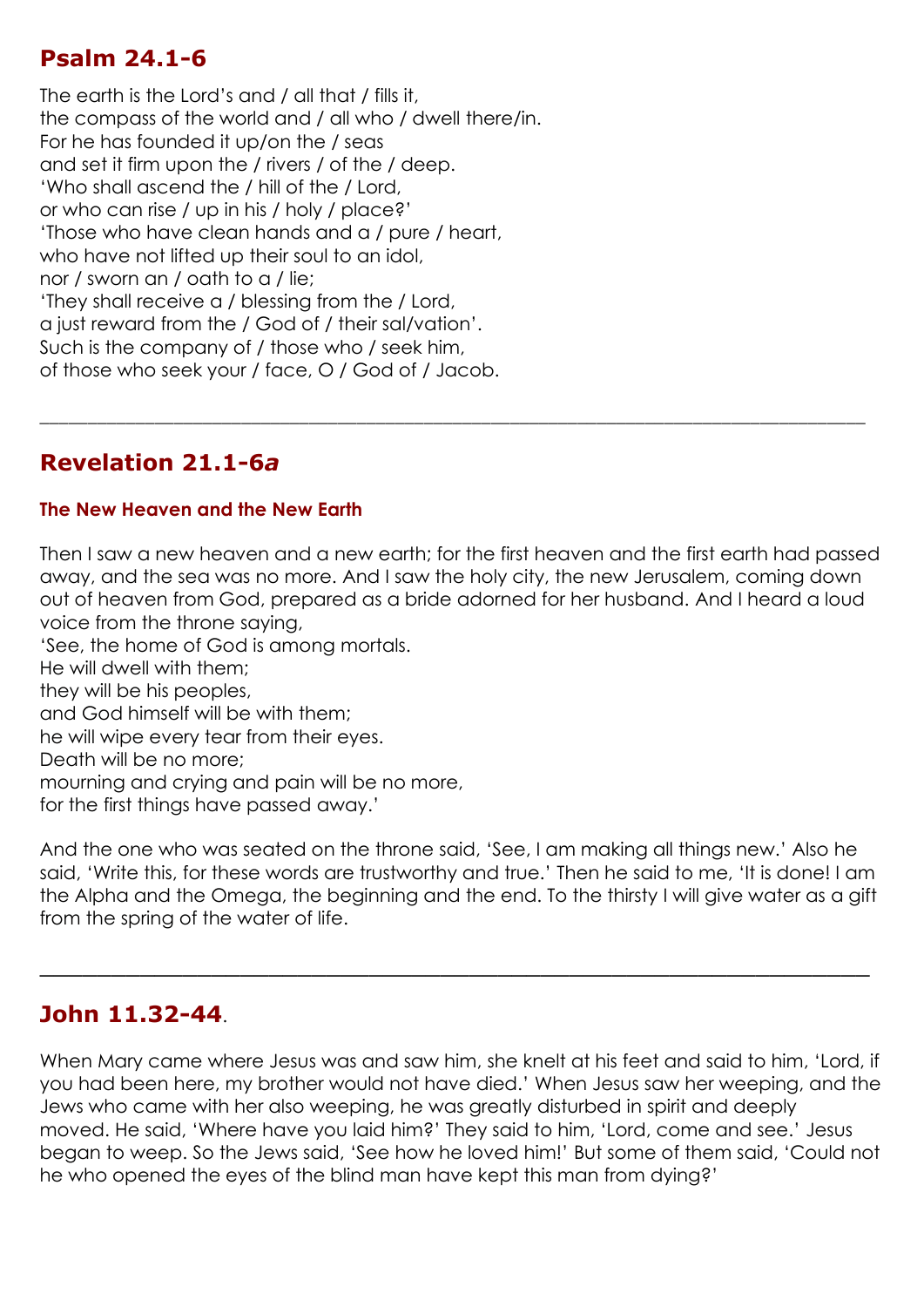#### **Jesus Raises Lazarus to Life**

Then Jesus, again greatly disturbed, came to the tomb. It was a cave, and a stone was lying against it. Jesus said, 'Take away the stone.' Martha, the sister of the dead man, said to him, 'Lord, already there is a stench because he has been dead for four days.' Jesus said to her, 'Did I not tell you that if you believed, you would see the glory of God?' So they took away the stone. And Jesus looked upwards and said, 'Father, I thank you for having heard me. I knew that you always hear me, but I have said this for the sake of the crowd standing here, so that they may believe that you sent me.' When he had said this, he cried with a loud voice, 'Lazarus, come out!' The dead man came out, his hands and feet bound with strips of cloth, and his face wrapped in a cloth. Jesus said to them, 'Unbind him, and let him go.'

\_\_\_\_\_\_\_\_\_\_\_\_\_\_\_\_\_\_\_\_\_\_\_\_\_\_\_\_\_\_\_\_\_\_\_\_\_\_\_\_\_\_\_\_\_\_\_\_\_\_\_\_\_\_\_\_\_\_

## **Readings for next Sunday, 7 November (3rd Sunday before Advent)**

Jonah 3.1-5, 10; Psalm 62.5-end; Hebrews 9.24-end; Mark 1.14-20

**You are invited to our All Souls' Service** on Tuesday 2 November at 7.30 pm in church. If you are unable to come but would like someone to be remembered on your behalf please let Steve know.

\_\_\_\_\_\_\_\_\_\_\_\_\_\_\_\_\_\_\_\_\_\_\_\_\_\_\_\_\_\_\_\_\_\_\_\_\_\_\_\_\_\_\_\_\_\_\_\_\_\_\_\_\_\_\_\_\_\_

**Meditation Group** will meet regularly on Mondays at 10.00 am in the Study Centre until the end of term. All are welcome.

**The office** re-opens tomorrow, usual opening times.

**Refreshments after church** - it would be lovely to bring these back! If you'd like to help, please talk to Anne or Rosie. At the moment it would have to happen outside, weather permitting.

**Flames Faith Formation Group** - Last Autumn we had an outdoor youth group which met in the church garden for a fire and activities. After this half term holiday we'd like to offer something similar but with a focus on the Big Questions of faith (as well as toasting marshmallows). There will be the option to be confirmed, but no expectation! The group would meet after school on Fridays with a snack and down time before some content and end with a campfire (weather permitting!). Let Anne or Steve know if your young person would like to come along.

**From January, Anne** has been asked to cover for six months for one of the chaplains at Trinity College who will be on maternity leave. This is an opportunity for her to exercise her ministry in a different setting, but she expects to come back to St James's after the placement to finish her curacy.

You may like to look on the **Ely Diocese website** for coverage of the new banner: https://www.elydiocese.org/about/news-jobs-and-events/news-andannouncements/news/quotembracing-lifequot.php

**Our new 'Community Hub'** will operate every Saturday between 10 am and 12 noon. We will serve tea/coffee from the Nave offering people a chance to chat alongside food collection**. The tea and coffee is for all comers, including members of St James' congregation – please**